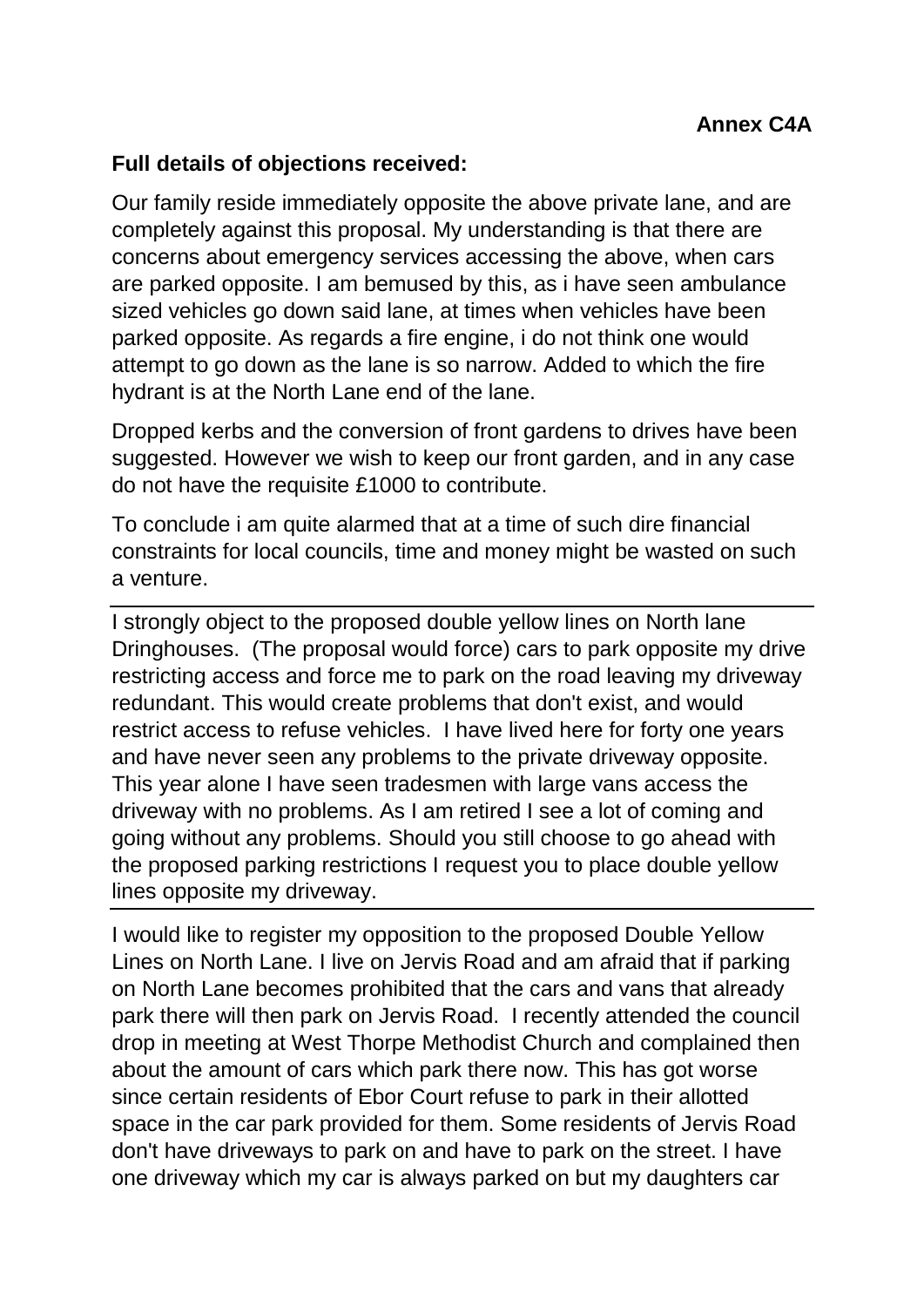has to use the street outside. The only Yellow lines which were suggested by the council and discussed at the recent meeting were to be installed at both ends of Jervis Road to prevent vehicles parking right up to the junctions at each end as this is a real problem. I agreed to this proposal but oppose the North Lane plan. Jervis Road is a busy road connecting Thanet Road to North Lane and already has parking issues without adding to it.

I want to register my opposition to this going ahead.

If vehicles can't park on North Lane due to the restrictions we are afraid they will then park on our street Jervis Road.

We already have a big parking problem since Ebor Court was built and certain people from there parking on our street instead of using their car park. There are also people in Jervis Road with no driveway and no option but to park on the road.

As it is vehicles are sometimes parked the full length of the street leaving no room to pass oncoming cars.

After all the section of North Lane you are proposing to give protected parking to is a quiet little dead end street where Jervis Road is a short busy road leading to North Lane that has no capacity for further parking.

Please do not add to our parking problem in Jervis Road by allowing this proposal to go ahead.

Proposed Double Yellow Lines on North Lane We are writing to comment on the proposed double yellow lines on North Lane. We are at a loss to see why double yellow lines along this stretch have been proposed; the only cars that seem to park are few and belong to the families in the terraced houses. There is also the occasional dog walker. This letter seems to suggest that the lines are required to make access to the shared private driveways easier, but we can't understand why this is necessary. Looking at the width of this driveway even cars parked directly opposite should not prevent essential access, even for large vehicles. As the letter mentions there is more of a congestion problem further along North Lane and we are convinced that the proposed double yellow lines will exacerbate this.

I would like to strongly oppose this proposal.

If this goes ahead where will the vehicles park that currently park there?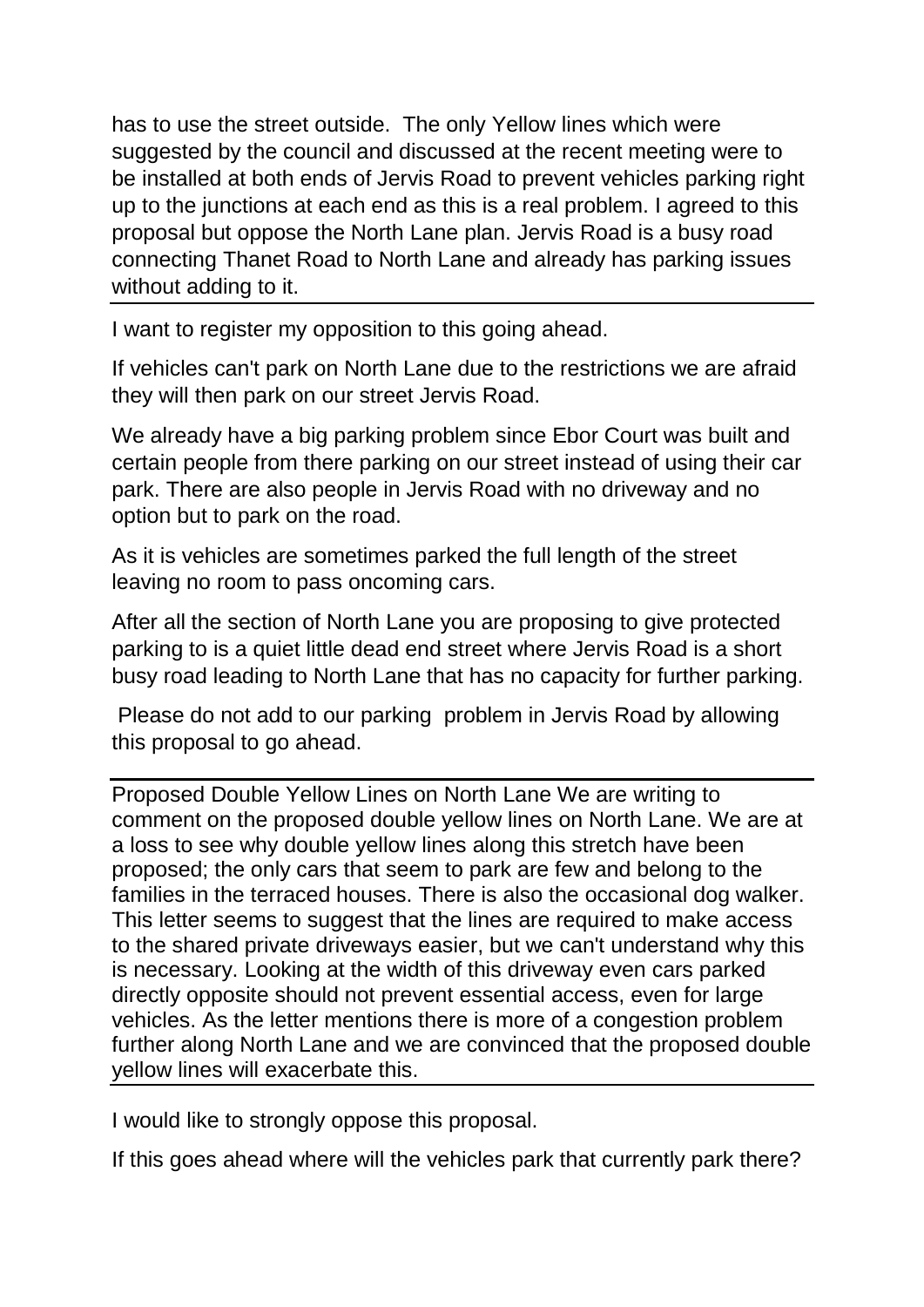My worry is that they will start parking on Jervis Road which already has a problem with parked cars since the development at Ebor Court.

As a resident of Jervis Road we have to constantly endure cars parked on the street from Ebor Court despite all of them having private allocated parking places to the rear of the properties. There is also someone constantly parking a large van right across the footpath on the junction of Jervis Road and North Lane restricting drivers views when turning into and out of the street. This must be illegal!

We also always have cars parked on the street that don't have the privilege of driveways.

Jervis Road is only a short street but a major thoroughfare to North Lane and we sometimes have cars parked the full length of the street from Thanet Road to North Lane. Cars park so close to the corners sometimes that when you commit to turning in to the street you find a car coming towards you from the other end leaving you no option but reverse back on to Thanet Road which is a busy road.

I attended the recent council meeting on 6th February at West Thorpe Methodist church along with another Jervis road resident as we both wanted to voice our concerns about parking on our street and the councillors said they would look into putting Double Yellow lines at both ends of Jervis Road to stop cars parking so close to the junctions. There is no mention of this in the letter.

I was absolutely dismayed to receive this proposal of double yellow lines to protect private driveways on the part of North Lane which is a cul-desac with very little traffic. If this proposal does go ahead perhaps you could install double yellow lines opposite my driveway at 2 Jervis Road to protect my driveway where I constantly have problems with cars parking opposite making it very difficult to access my property.

I would like to reiterate we do not want any more cars parking on Jervis Road, grass verges or blocking our driveways which I would guarantee would happen if this proposal goes ahead.

I wish to raise an objection to the proposal to put double yellow lines in North Lane, Dringhouses. I have lived on this stretch of road for 41 years and puzzled as to why there is any kind of problem outside these properties that warrants double yellow lines being installed, so why now?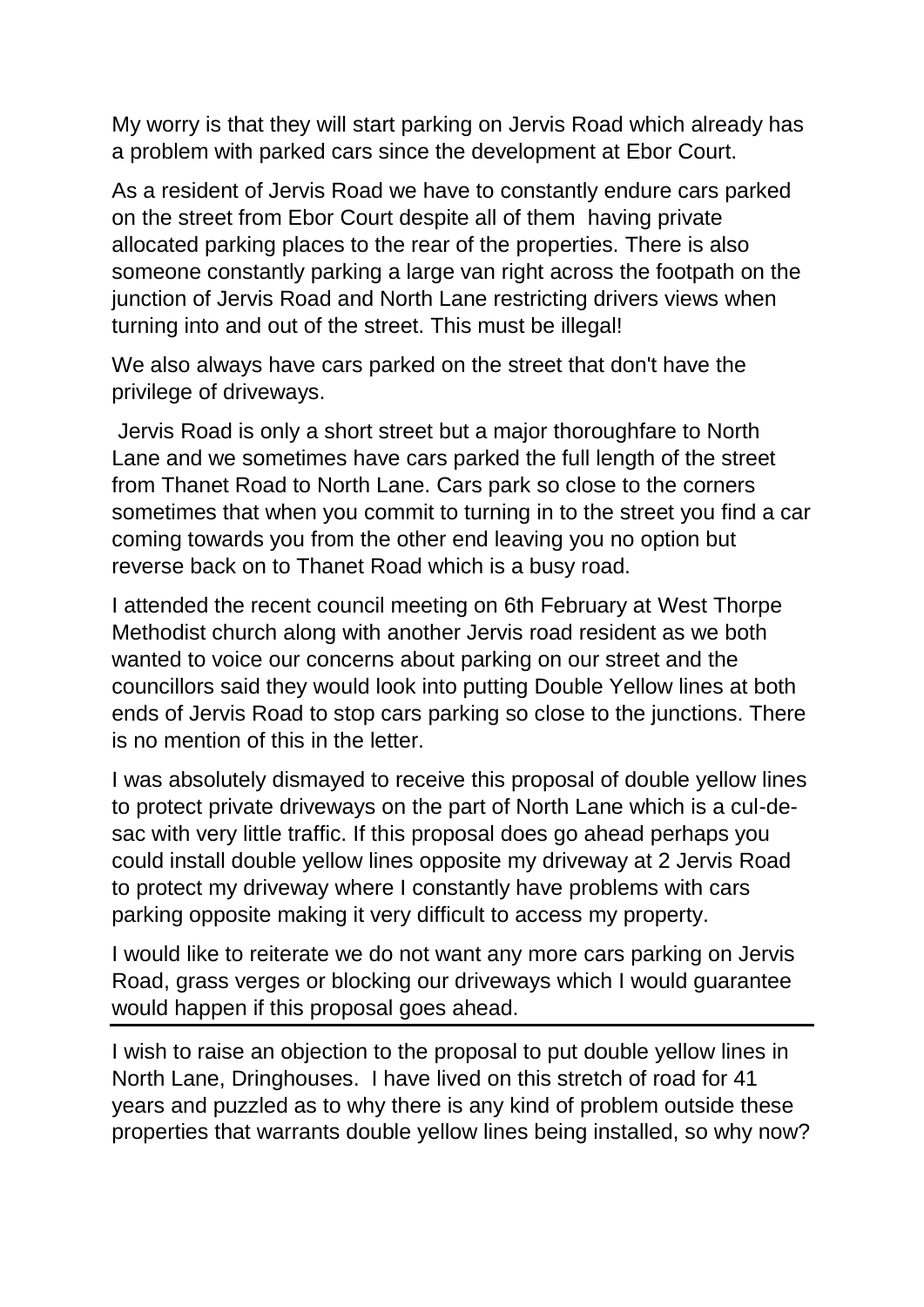There is only one car here (day and night) which belongs to a neighbour. Putting yellow lines outside my property will devalue it and limit potential buyers.

I don't have my car parked on the road (I have off street parking) so why do I have to have yellow lines outside. Residents on the other side of the road are able to park outside their own properties with no proposed restrictions. You are singling out just 4 properties. I fail to see why we are having to pay the price for these decisions by having the proposed lines outside our property to our detriment when we are not causing any problems on the Lane ourselves.

If you proceed you will create new problems. Funds better spent fixing potholes.

If you decide to plough ahead a better solution would be to only put the proposed lines outside 89/91 and not 87 & 93 which are privately owned and do not cause any problems at all.

This letter is to object to the proposed double yellow lines. Ever since moving into the property almost 5 years ago the opposite driveways

have complained, so I park my car out of the way of any restrictions (see picture). I am the only resident this side to park my car here, I do not see why I should not be able to park my car on my street near my home.

I have 3 children, suffer with a heart problem, I need to be able to carry my weekly shop to my home. The corner also marked on the picture is always occupied by a big work van or motor home – so this is not an option either.

I propose either a residents' only on the street or the area where I park my car to be left as a marked resident parking bay to enable 2 cars for myself and neighbours use.



Digging up my garden/grass out front is not an option as my children play there. I do not want it concreted. There were other complications